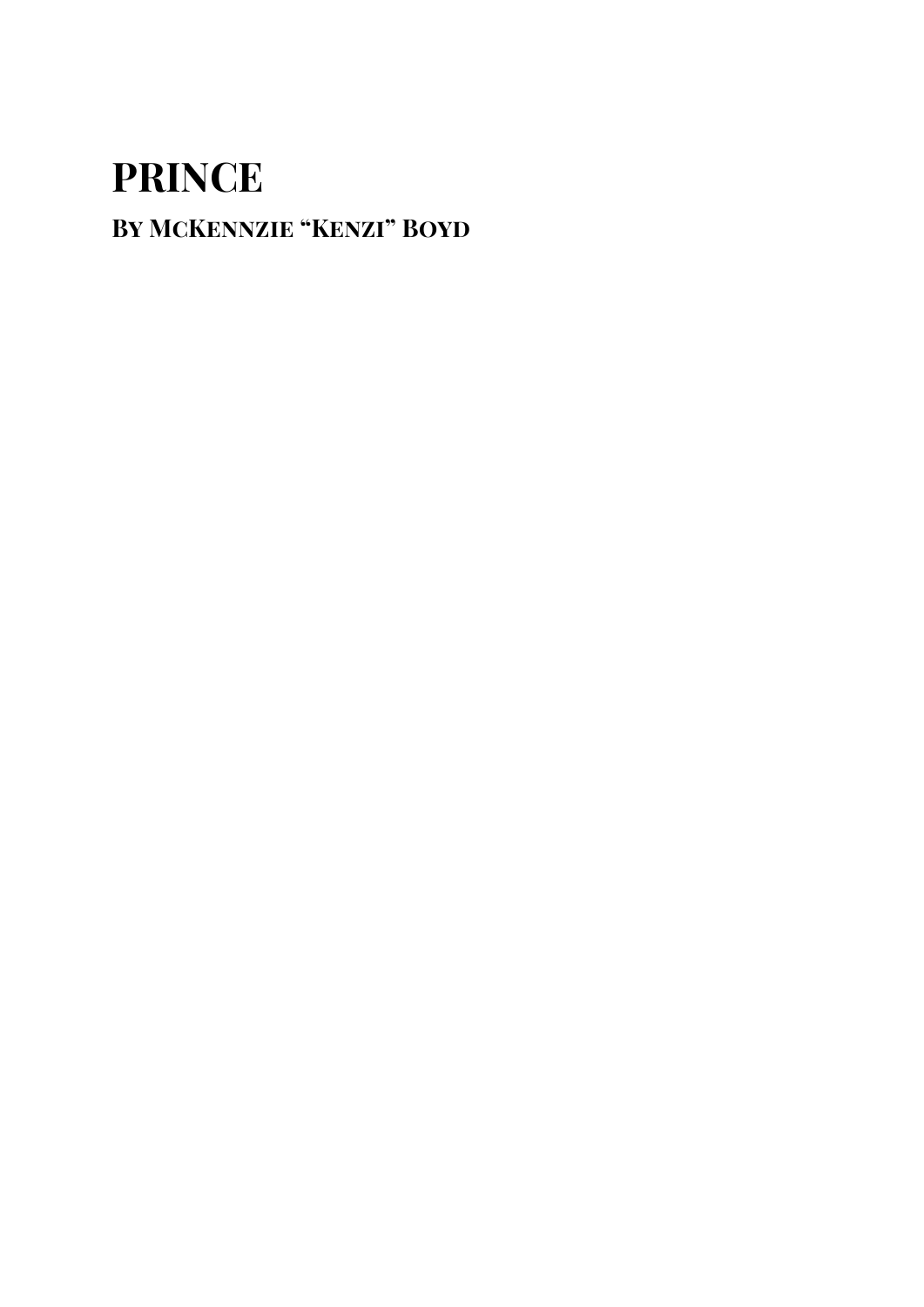## **Cast (in order of appearance)**

**Tiana: Kind, poetic, a mature introvert with a heart of gold**

**Freddie: Seemingly extroverted but is very shy, soft spoken, though also goofy and loving**

- **Narrator: Sassy, hopeless, romantic, and funny (can never interact with other characters or be heard by said characters) not really used to being serious and is more comedic than anything.**
- **Dennis, sarcastic, slightly rigid, not very approachable; can be loving (if they want) the epitome of tough love**

**Mr. Jackson: Drama teacher, soft hearted, stern, but a truly creative soul.**

**(Eliana and Emmet a fictional characters within the production)**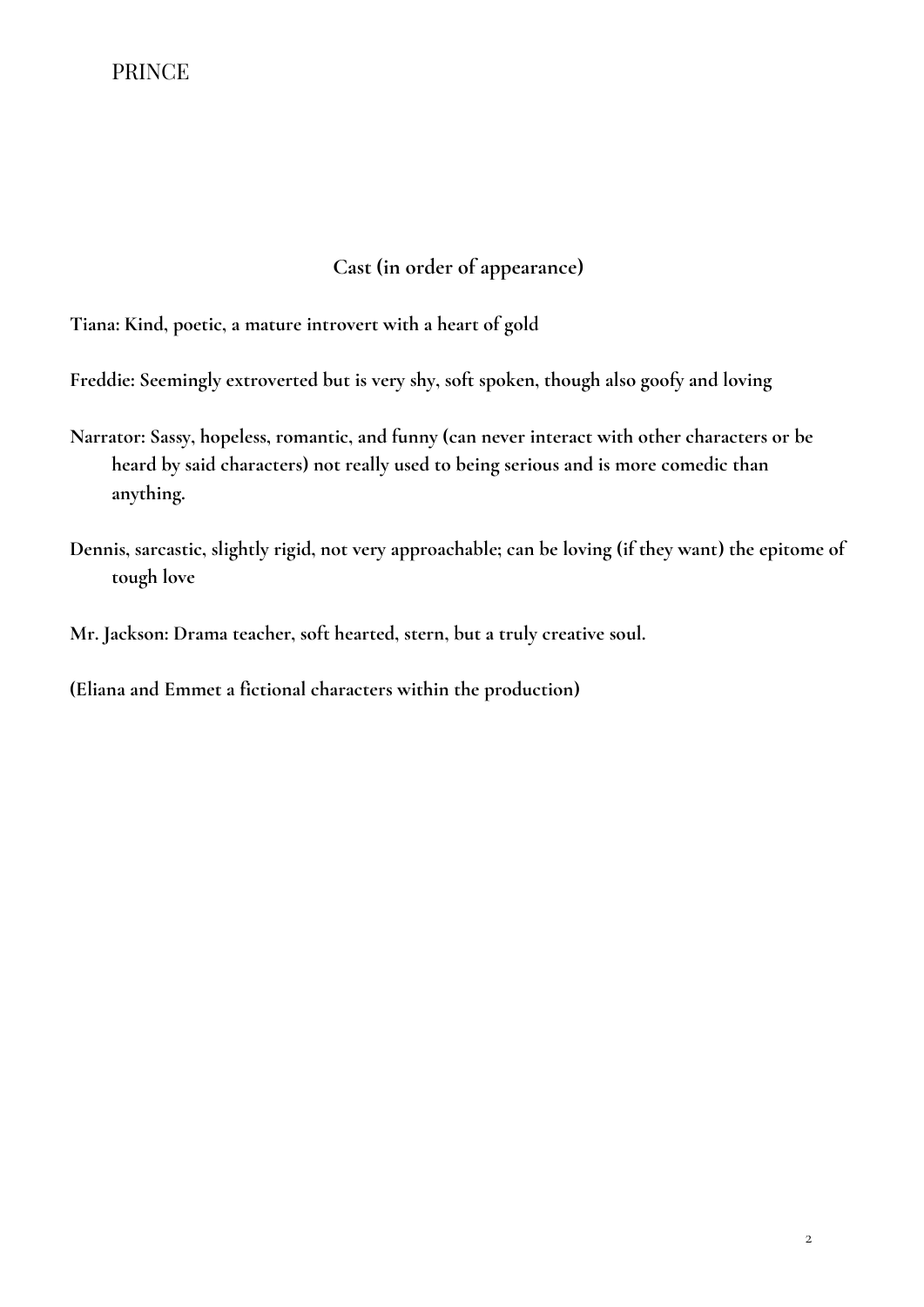## **SCENE 1**

## *(Lights up. Tiana and Freddie are on the stage. They are on the ground and Tiana is holding Freddie in their arms and stroking their face. The narrator is standing in the corner with a spotlight on them. The school theatre setting.)*

#### **Tiana:**

**No! Emmet, no, you can't go! You-you have to stay with me.**

**Freddie:** 

**Eliana... promise me something.**

**Tiana:** 

**Yes, my love?** *(swiftly)* **Just wait a few more minutes, help will be here soon, I promise-**

**Freddie:**

**Ellie,** *(cups her face)* **Promise me that you'll carry on-**

**Tiana:** 

*(Leans down over them)* **No, no, no, everything is going to be okay. You're going to be okay.** *(voice breaks)* **Please don't go.**

#### **Narrator:**

*(Spotlight, other characters freeze. Snoring then wakes up abruptly)* **I'm up, I'm up! What'd I miss?!**  *(looks out to the audience and no one responds)* **Oh you all are no help…** *(looks inwardly at Tiana and Freddie)* **oh, okay I got it from here...** *(Narrator becomes giddy and excited)* **Aww, so beautiful! The big kiss is coming up!**

**Freddie:** 

*(Unfreeze. They reach up to Tiana's face)* **Promise me, Eliana.**

**Tiana:**

*(sighs and nods head)* **I promise.**

#### **Narrator:**

#### **Get ready for it!**

*(Tiana and Freddie lean in to kiss each other. Dennis yells from the side of the stage.)*

**Dennis:**

**Cut!**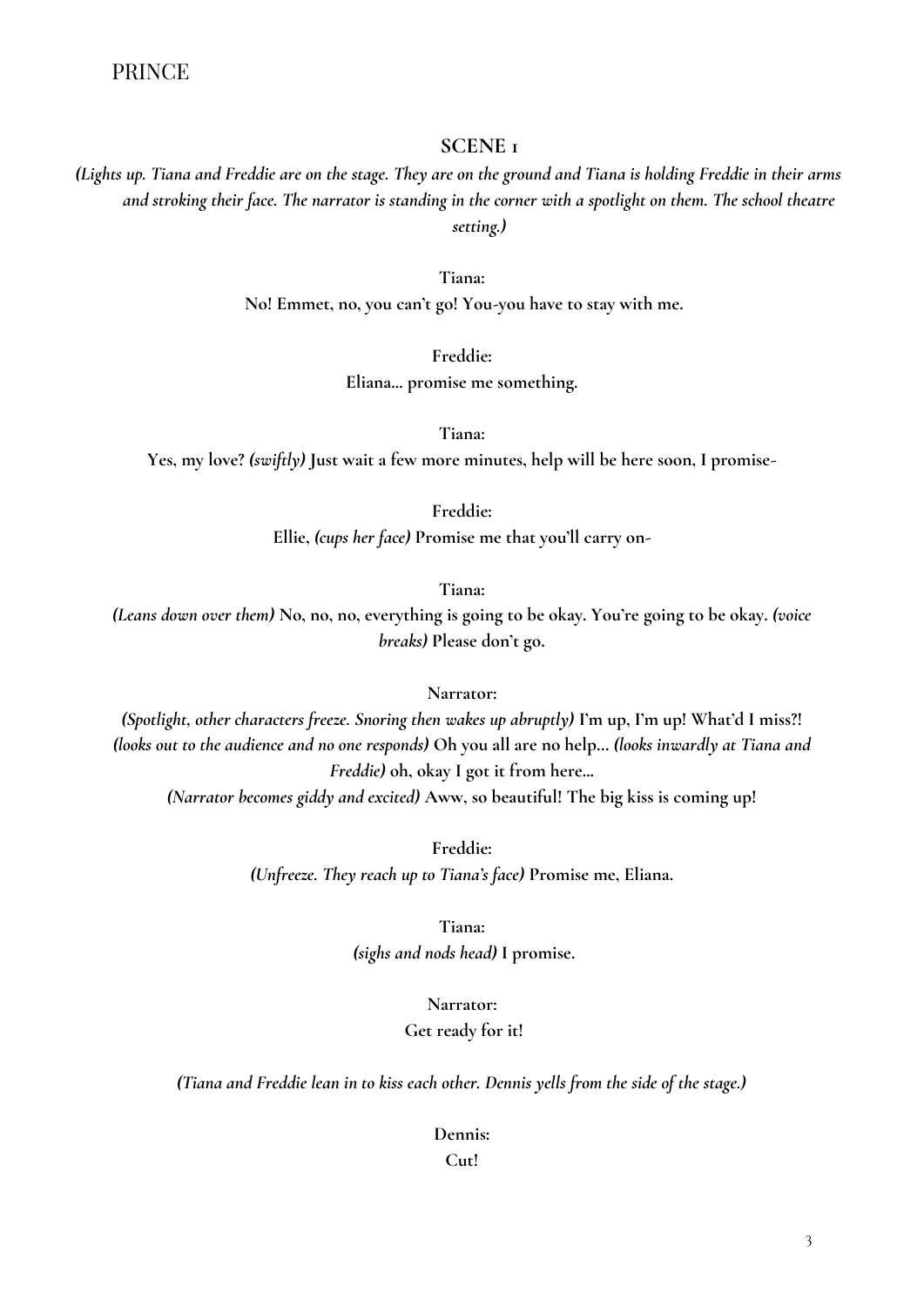## **Narrator: Seriously,** *(annoyed)* **why?.**

**Dennis:** *(preppy and snooty)* **Can we try that line again but like…** *sadder***.** 

**Tiana:**

**Um… okay. Should I have… like a voice crack so it sounds like I'm crying?**

**Dennis:**

*(sarcastic)* **Sure, why not! Go ahead. Do whatever you want!** *(steps down right)* **And… action!**

**Tiana:** *(lights down again. Light on Freddie and Tiana) (voice wavers)* **...I promise.**

> **Narrator: Take two!**

*(Tiana and Freddie lean in to kiss. Dennis yells from the side of the stage)*

**Dennis:**

**Cut!**

**Narrator: What now?!** *(frustrated)*

#### **Dennis:**

**Tiana, I'm not feeling the** *passion***. Freddie is your forbidden lover, not the cashier at Target.**  *(noticeably cringes)* **He's dying and you need to** *feel* **that. Don't act like you can do whatever you want.**

> **Freddie: But you just said--**

> > **Dennis:**

*(snarkily looks down at Freddie and scoffs)* **Freddie, aren't you dead already? It's called method acting, dear, google it. You have to be the character at** *all* **times.**

> **Narrator: But-** *(looks confused)*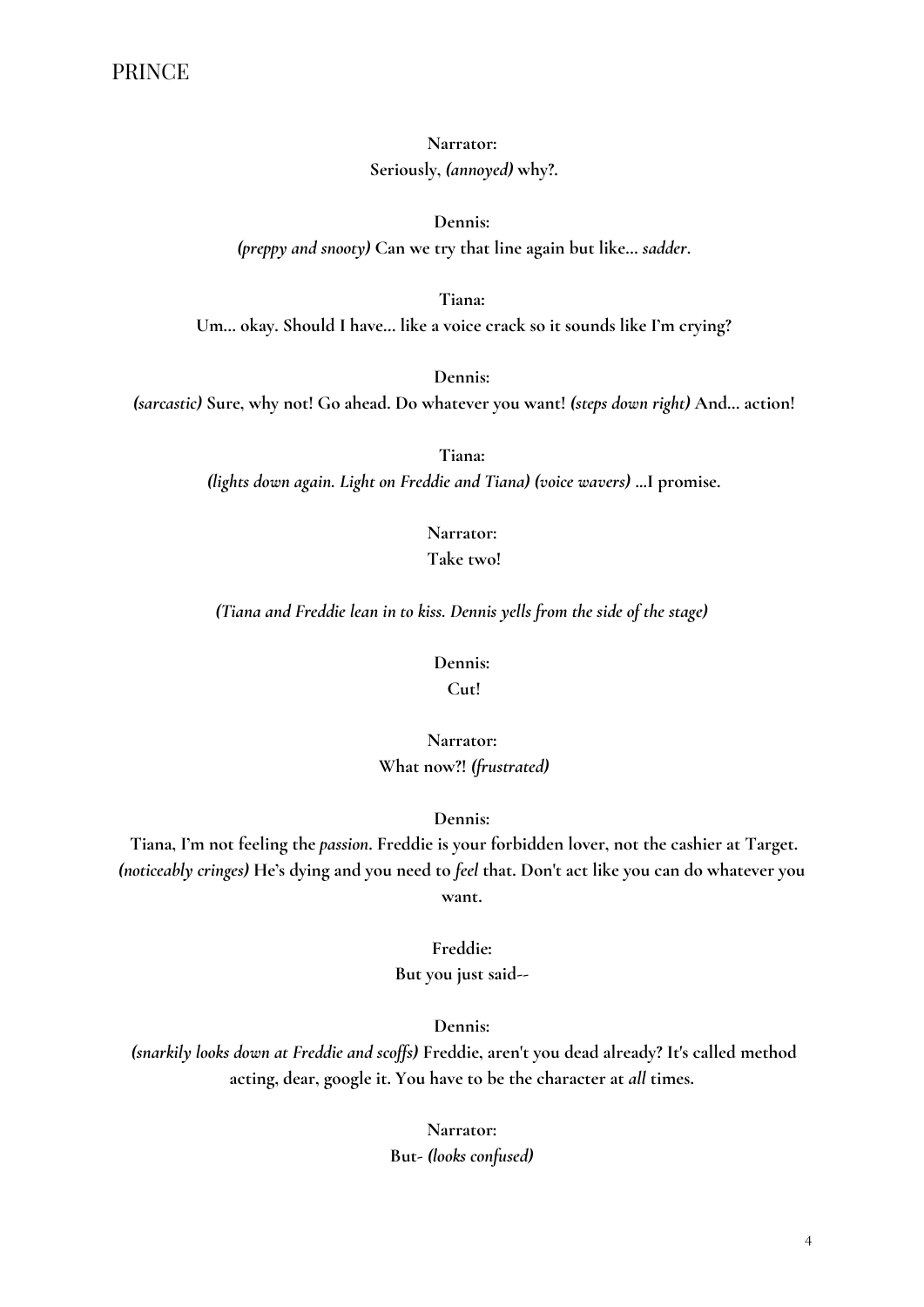**Tiana:**

*(beat)* **Okay. I'll try again.** *(pulls herself back into character. Spotlight on Tiana and Freddie.)* **I promise** *(begins to fake cry. Tiana and Freddie lean in to kiss.)*

## **Narrator:**

#### **Ok, finally!**

#### *(right before their lips touch Dennis yells from the wings)*

**Dennis:**

**Cut!**

**Narrator: What the** *hell* **is wrong now?!**

#### **Dennis:**

**Tiana, I need you to sound like Gordon Ramsey just called you an idiot** *sandwich***! Freddie, I've seen better acting for this role with the dummy we use in biology class! And don't even get me started on you** *Michael***, you are a tree, how did you mess up a-**

#### **Mr. Jackson:**

**Okay!** *(bothered)* **Dennis, what do you say we call it a wrap for the day, okay? Okay.** *(he takes a deep breath)* **Everyone, I know we are all a little stressed about our first student-directed play from yours truly** *(sarcastic)* **Dennis, but trust me if we can all just come back to this tomorrow-**

**Dennis:**

*(slow)* **Are you** *kidding* **me? Would you rather me let my artistic vision:** *Twilight* **meets** *The Breakfast Club* **mixed with hints of** *The Voice* **go to waste because of these** *amateurs***? We should be perfecting this masterpiece 10 days a week!**

> **All:** *(slowly look at Dennis in confusion and murmur)* **...huh/what?**

> > **Freddie: But there's only-**

#### **Mr. Jackson:**

*(whispers to Freddie)* **Shhh, trust me you do** *not* **want to have this conversation.**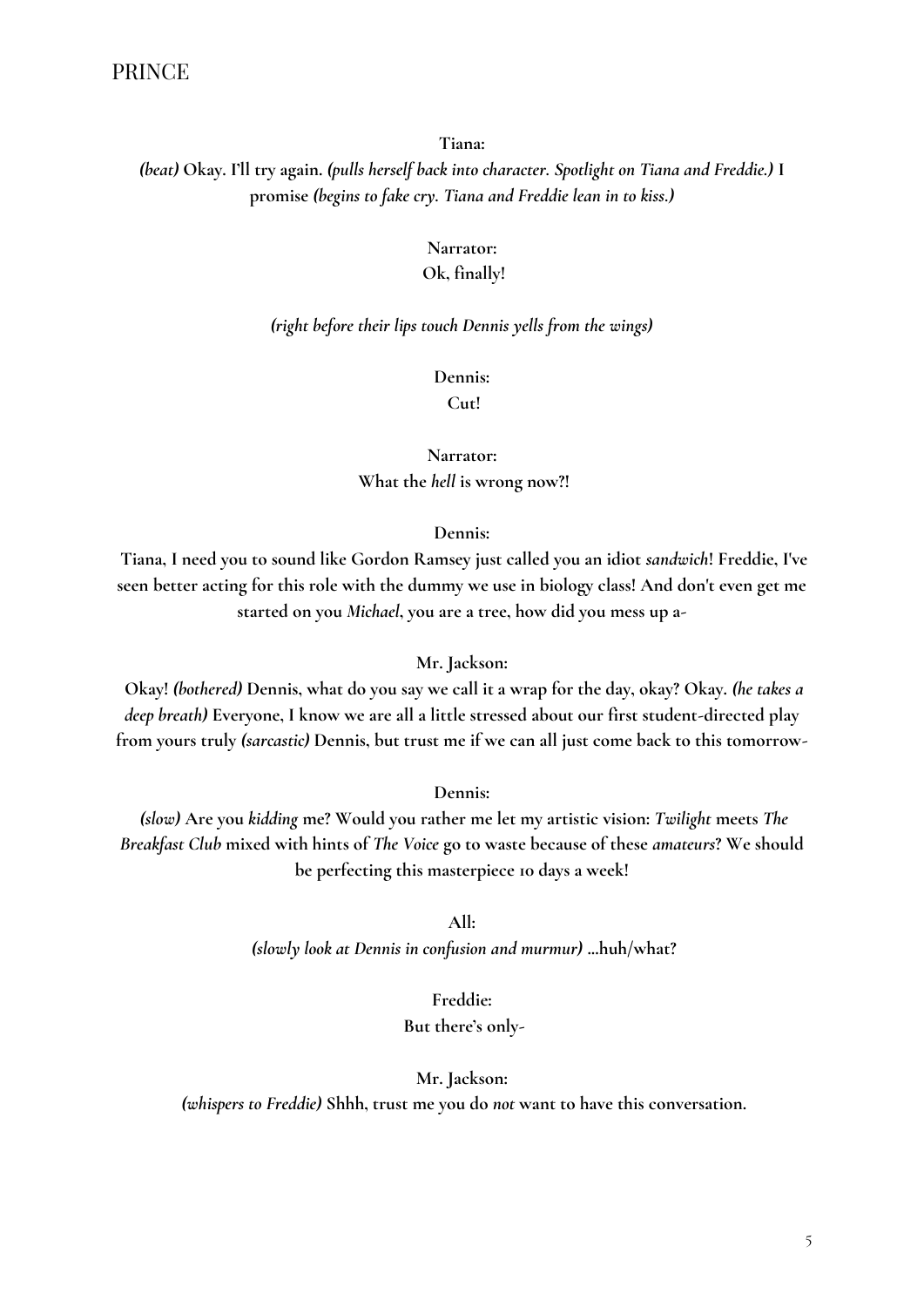**Narrator:**

*(to the audience quickly while characters converse quietly)* **For the record, you all, there are only 7 days a week.**

**Dennis:**

**But, Mr. Jackson-** *(continue talking quietly)*

**Narrator:**

**Oh shut up you-** *(balls fists then looks down and sighs)***.... Man, the little turd can't even hear me-**

**Mr. Jackson:** *(yells)* **Alright! It's a wrap for today! Go home- we will come back tomorrow!**

> **Dennis: 4pm** *sharp*

## **Narrator:** *(angrily)* **Why I oughta-**

**Tiana:**

*(diversion)* **Ok, goodbye everyone! Don't forget: drama club meeting at my place on Friday.**

**Dennis:**

#### *After* **rehearsal!**

*(everyone murmurs angrily and disperse and the lights lower center stage. Spotlight on narrator.)*

**Narrator:** 

*(opens mouth as if to say something, then closes.) (tiredly)* **Jeez Louise, I don't get paid enough for this.** 

*(Blackout)*

#### **SCENE 2**

*(Lights up. Tiana's house. Living room, basement area, with seating for everyone, couch, chair, bean bags. Narrator in the DSL, Tiana is bringing in snacks and bevs, Mr. Jackson is seated in a chair, Michael is standing US in the same spot like a tree.)*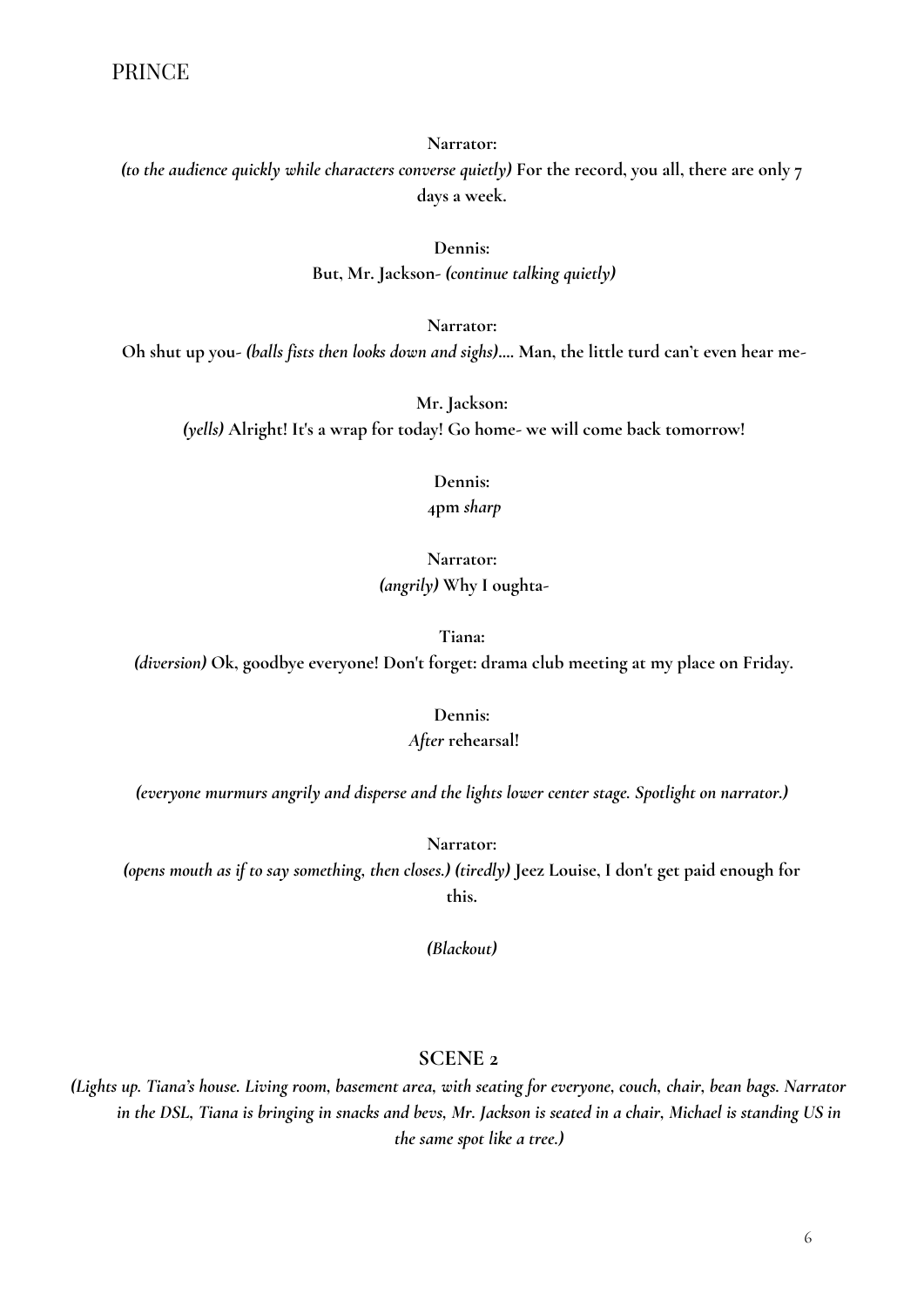**Tiana: Michael, can I get you something to drink?** *(Michael is still, only moving his eyes.)*

**Mr. Jackson: Michael?** *(beat)* **Do you want a seat? Y-you can put your hands down.**

**Michael:**

*(speaks through his teeth in a stealthy manner)* **Well, Dennis told me to Google 'Method Acting',**  *(scrambles as Dennis enters. Tiana sits down on the edge of the couch as Michael talks.)* **trust me,** *(clenched teeth)* **It's better this way.** 

*(Dennis enters and sees Michael.)*

**Dennis:**

**Ah, darling Michael! I see someone took notes well.** *(grins. awkward "bro punch" on Michael's shoulder then shudders)*

*(Tiana and Mr. Jackson exchange looks of confusion and frustration. Dennis lounges on the couch taking up all the space, carefully nudging Tiana off the couch.)*

> **Mr. Jackson: Ok, shall we start this meeting?**

> > **Dennis:**

*(shaking his finger from side to side)* **Not yet,** *(turns towards Tiana)* **Tiaaannnnaaa, princess, where's your little loverboy?**

**Narrator:**

*(painful)* **Gross.**

*(Lights down on everyone but Tiana and Narrator. Cast freezes. Spot up on Tiana.)*

**Tiana:**

**Princess.** *(beat. Speaks slowly to enunciate) Princess***. Loverboy: a** *prince.* **But what if it wasn't a prince huh? Are there fairytales for those that feel the way I do? An unconditional love between … two** *princesses***?**

**Narrator:**

*(nods and faces the audience)* **Well… that took an unexpected turn.**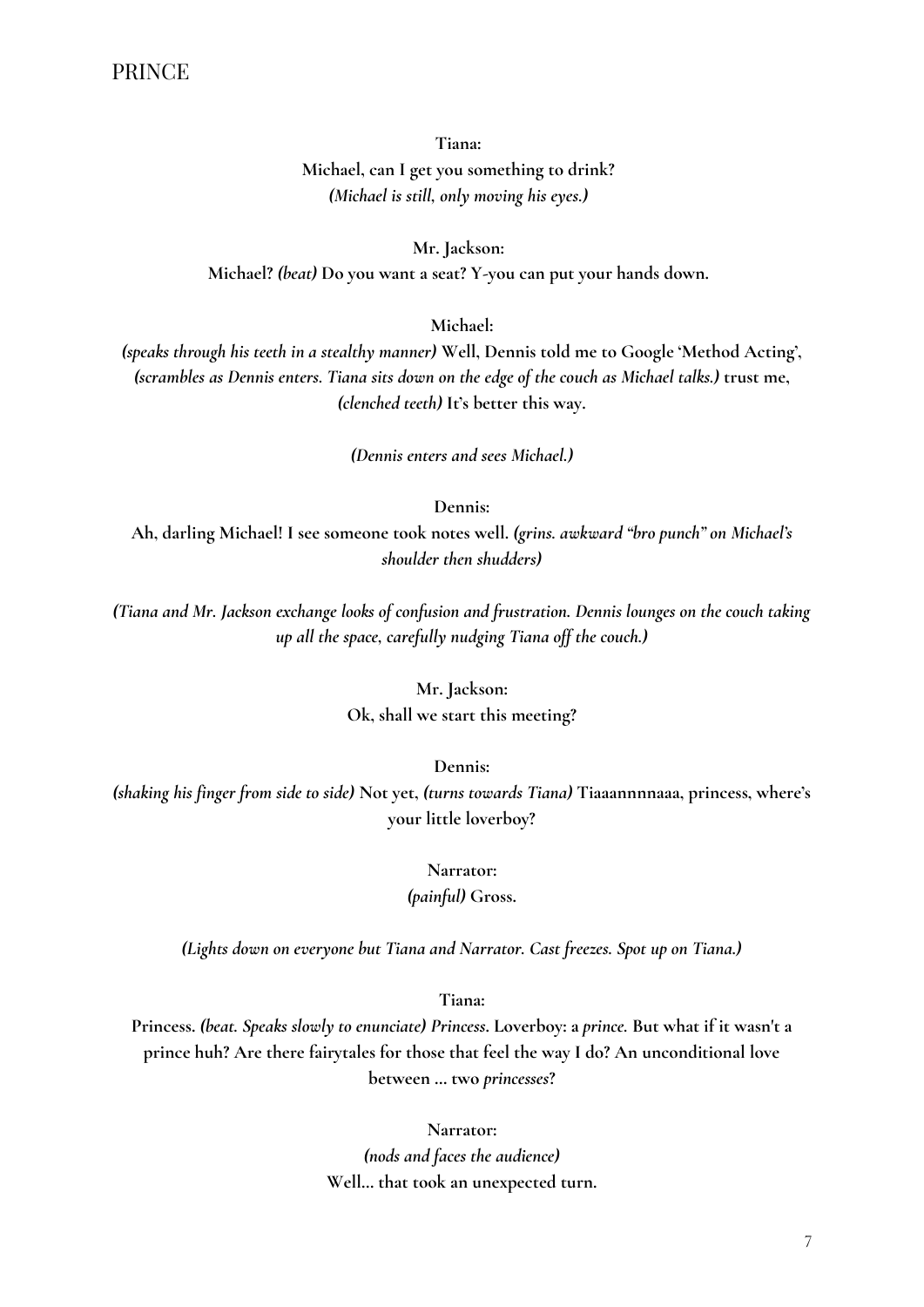**Tiana:**

**Something so strange to those who have never felt the way I do, yet somewhat grimaces and shudders at the thought of love for anyone and everyone? A chance to love who they love without judgement. I suppose the crown and the dress and the prince husband to save me and be mine forever was never my fairytale.** 

> **Narrator: Well that's quite the character progression.**

*(lights back up as Tiana walks back over to the couch before sitting on the floor)*

**Tiana:** *(interacting with other characters now)* **I can call him.**

*(light down and fade into the porch. All characters leave as Freddie appears on Tian's porch steps)*

**Freddie:**

*(speaking to himself)* **Ok, Freddie, you can do this.**

**Narrator:** *(holding a bucket of popcorn as they listen eagerly)* **Ooh, this is going to be good.**

**Freddie: Just explain to them, that you are gay…***(shocked)* **wow I cant believe I really just said that!**

> **Narrator:** *(giggles while eating the popcorn)* **Man, this is better than BET.**

**Freddie: Tiana will understand… I mean she's sweet and kind and beautiful***…(pronounced)* **but I like**  *Dennis***!**

> **Narrator:** *(quick. Snaps out)* **Sorry, what?**

**Freddie:** *(still talking to himself)* **Yeah, he's bossy and** *mildly* **unapproachable and** *kinda* **snooty-**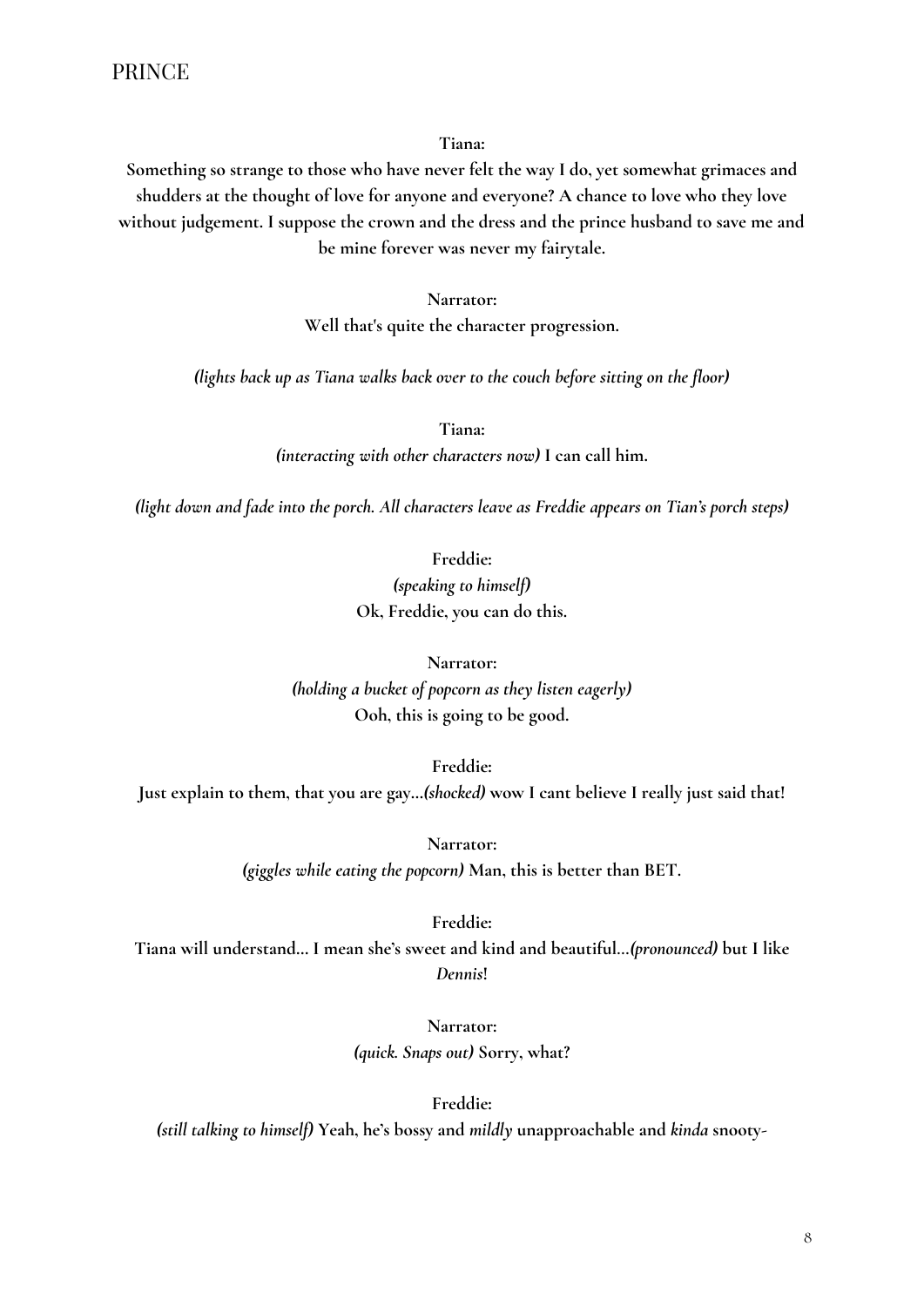## **Narrator: He can't be serious-**

**Freddie: But he's also passionate, driven, and unapologetically** *himself***.**

> **Narrator: Not the words I would've chosen but continue.**

**Freddie: Everything is going to be okay, I know she will understand.** *(Knocks on the door.)*

> **Tiana:** *(opens the door and steps outside)* **Hey, what's up?**

**Freddie:** *(pulls Tiana farther away from the house)* **Tiana, there's something I need to tell you.**

**Tiana:** *(confused)* **Yeah, what's going on? Are you okay?**

> **Freddie: Tiana, I'm-**

> > **Dennis:**

*(appears at the doorway ushering them back inside)* **C'mon lovebirds, you can make out after the meeting. I will** *not* **be late for another spin class.**

**Narrator:**

**He's-**

**Freddie:** *(Tiana freezes till the line ends. Freddie is starry-eyed as he watches Dennis go back inside)*  **Perfect.**

> **Narrator: Nope, that's not the word either.**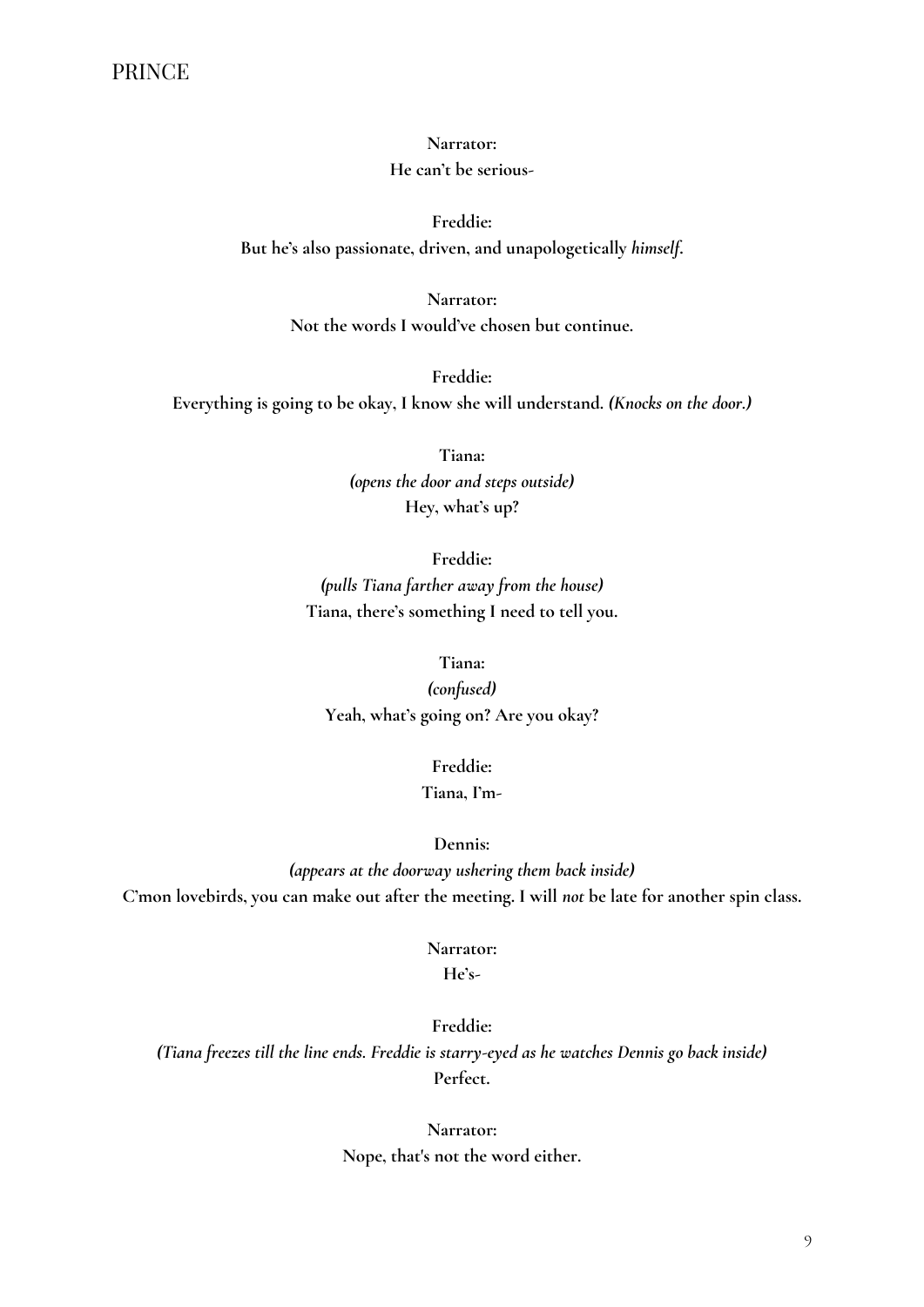#### *(Blackout)*

## **SCENE 3**

*(Dennis calls an impromptu meeting in the theatre with only Tiana and Freddie.)*

**Freddie:**

**What;s going on?**

**Tiana: Yeah, where's Mr. Jackson... and Michael?**

**Dennis:**

*Michael* **said he would only like to be referred to as tree number 3 per my request. Ah,** *that* **kid is going to be big!**

*(Tiana and freddie laugh uncomfortably)*

**Tiana:**

**Why is he tree number** *3***? There's only 1 one tree in the entire show.**

#### **Dennis:**

**You see, darling, the cardboard was better at staying still than him so as to fuel his drive and motivation to become an inanimate object to his best abilities and more. So, it was only fair that the cardboard would be promoted till he can earn the privilege of tree number 1.**

> **Freddie: Wow, Dennis, that's - Wait, why are WE here?**

#### **Dennis:**

**So, here's the thing: I'm not feeling the** *can you feel the love tonight (makes heart with hands)* **this is your supposed** *(French accent)* **Belle, evangeline. Right now however… you view her as Cathy from the gas station. You see how vastly different they are?**

> **Narrator: Who is Cathy? (checking his script) Did I skip a page?**

**Tiana: Are we coming along a point anytime soon?**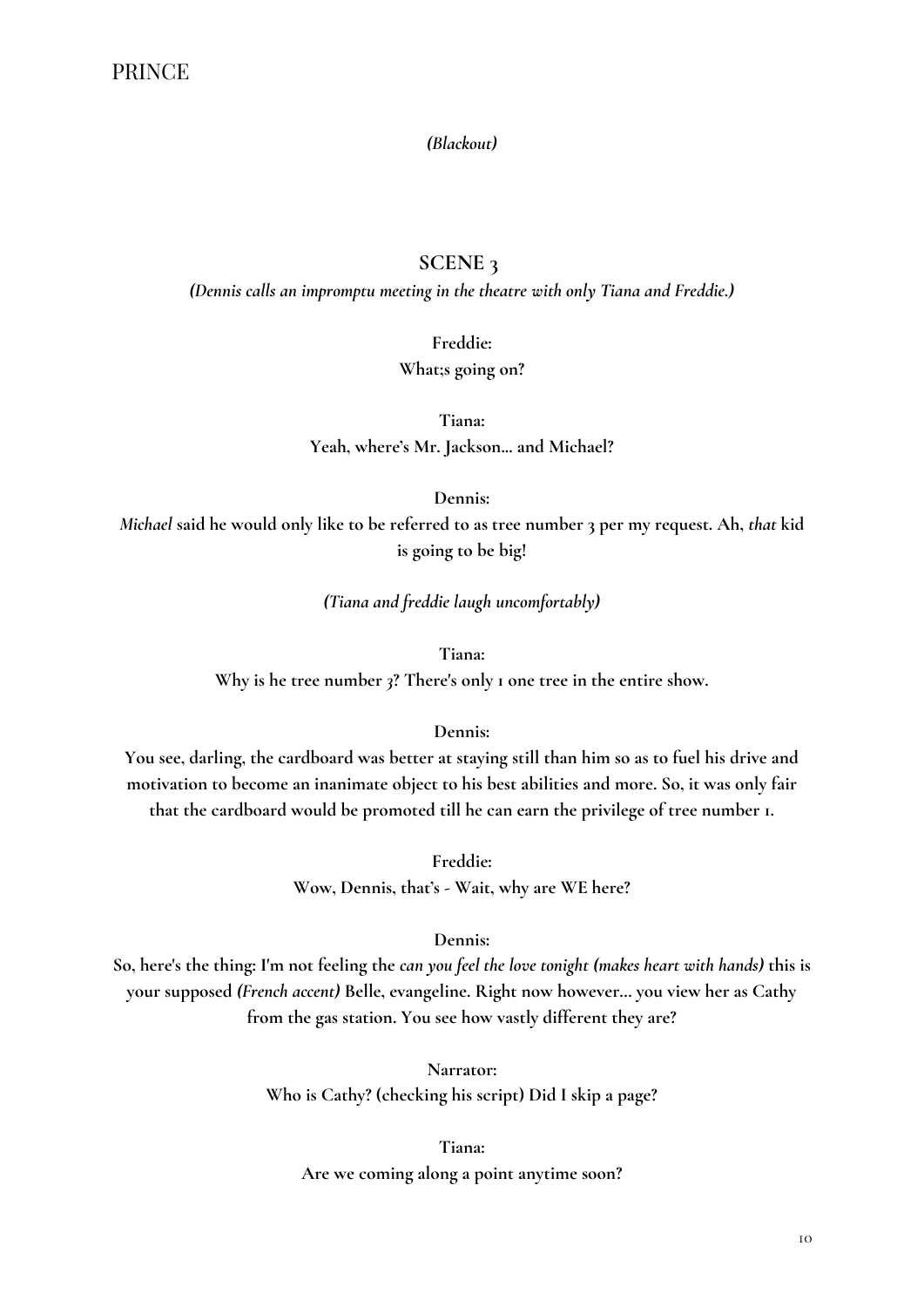## **Dennis: I was getting to that,** *Cathy***.**

**Narrator: Wow, yeah now this kid…**

#### **Dennis:**

**Here's the deal my soon to be Romeo and Juliet:** *we* **will not leave this theatre until you show me some** *love* **that brings the audience to tears, makes your haters jealous, and gets me a Daytime Emmy.**

> **Freddie/Narrator: What is that?**

**Tiana: For a soap opera? Daytime Emmys are for- This is a** *school* **play.**

#### **Dennis:**

**No Cathy… I mean Tiana, this is my moment of stardom. Just because you and Fredrick are friendzoning yourselves doesn't mean I will let you ruin my chance of fame! This Broadway Baby** *needs* **his Broadway!** *(star hands. Holds for a beat. Tiana and Freddie are confused.)*

#### **Freddie:**

*(whispers)* **Is he okay?**

**Tiana: I don't know, I don't know if he's still blinking.**

**Narrator:**

**Yeah, not going to lie, I think this is my favorite version of him.**

#### **Dennis:**

#### *(breaks pose)*

**And** *that* **is what it means to hold for a beat, Freddie. Take notes... Now, where were we? Oh yes,** *(dims lights)* **time to fall in love.**

**Narrator:**

**Fall in love? It's called** *acting***… the whole point… is to** *act***.**

#### **Freddie:**

*(obviously uncomfortable)* **Does Mr. Jackson know we're here?**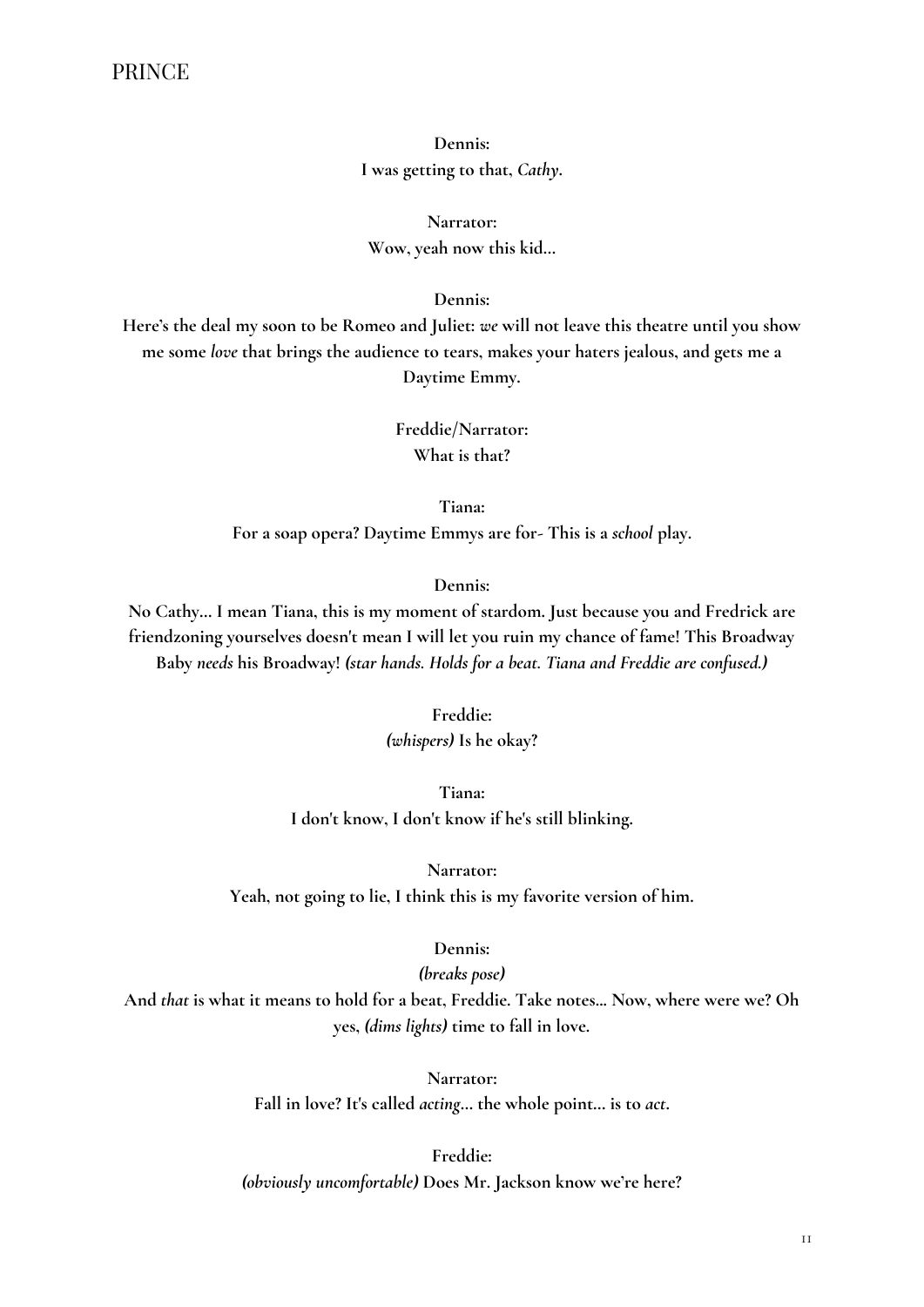**Tiana:** *(uncomfortable as well)* **Yeah, he said no one was on call today. Dennis:**

**He will be made aware when I see some passion or in Spanish: Pasíon!**

**Narrator: There was no difference.**

**Dennis:** *(plays can you feel the love tonight from lion king)* **Now, pucker up!** 

> **Freddie: Please don't make us do this, Dennis.**

> > **Dennis:**

*(turns up volume)* **huh? Can't hear you over the love in the atmosphere.**

*(Tiana and Freddie look awkwardly at one another for a beat as they lean in slowly. Without moving closer and simply leaning, this has to be as uncomfortable as possible.)*

*(Mr. Jackson strolls in, clipboard in hand humming before me notices the situation.)*

**Narrator: Finally! God, that made me cringe in places I didn't know could cringe.**

> **Mr. Jackson: Tiana? Freddie? D-Dennis? What is going on here?**

#### **Dennis:**

*(tosses script)*

**How** *dare* **you? We were finally getting the love my masterpiece so heavily needs,** *Randall.*

**Narrator:**

**Oop, did he just- not the first name. Where's my popcorn?** *(bends down looking for popcorn)*

**Mr. Jackson:** 

**Hey, first of all, it's** *Mr***.** *Jackson* **to you, Dennis. Second of all, why are you all here? I sent an email with no rehearsal today. No ones on call till Monday. Third of all, Dennis! Can't you see how strange this is. It's like watching someone deny a wedding proposal! Their characters are more than just lovers you know.**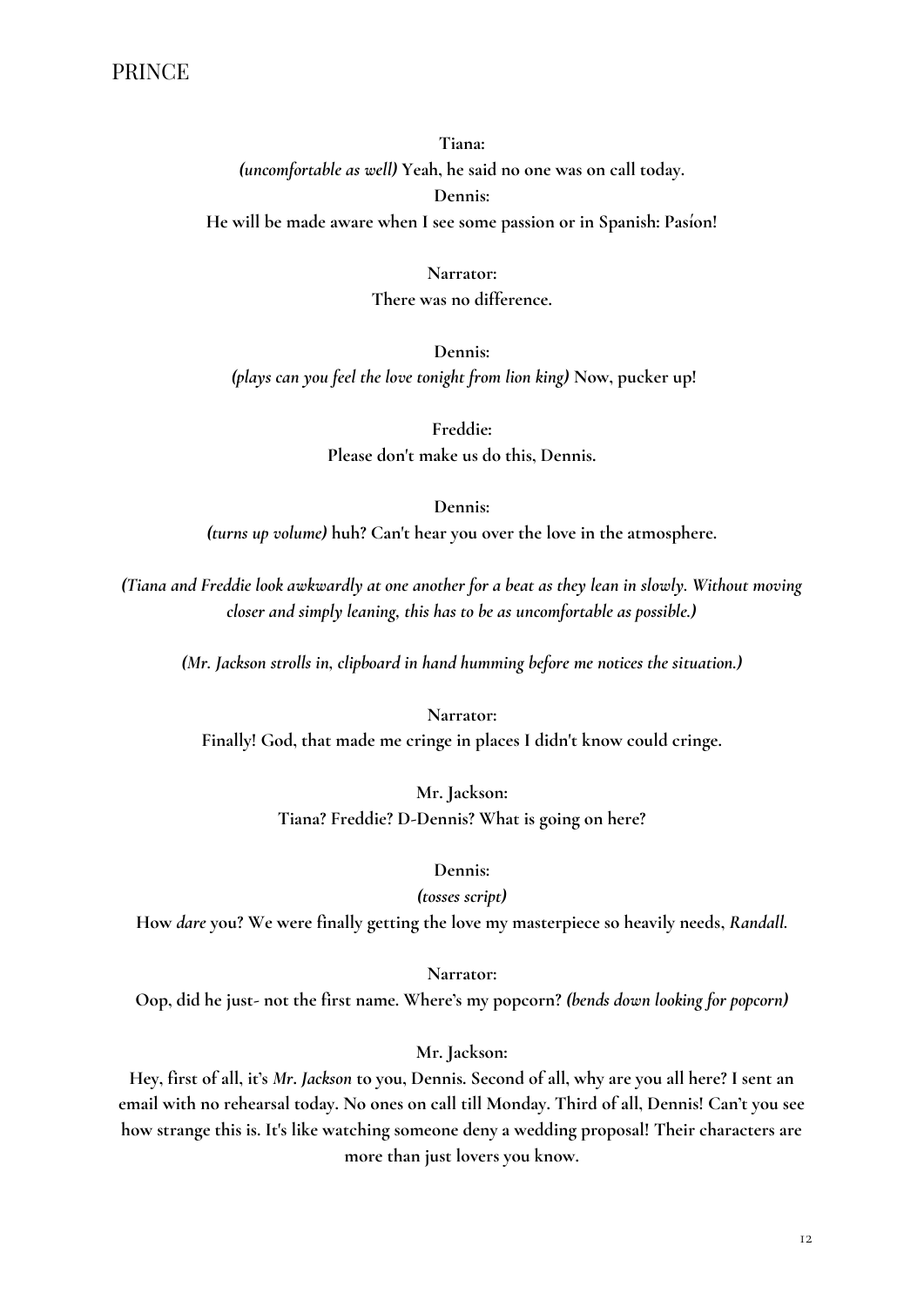**Dennis:**

**Indeed they are. They are adventurers, long lost friends, and most importantly:** *soulmates***. I mean, do these two people look like soulmates?** *No***, they look like Cathy at the gas station and the guy who swears he'll pay them back for the bag of chips he ate!** 

> **Narrator: Ok well I still don't know who Cathy is.**

**Tiana: Mr. Jackson, can we** *please* **go home?**

**Freddie: Yeah, Dennis, this is** *really* **weird.**

**Mr. Jackson: Yes, of course. Sorry to bother you guys. See you all on Monday.**

#### **Dennis:**

**But…** *fine, (pulls Tiana and Freddie aside)* **you two better make a connection by next rehearsal before I remind you how replaceable you are.** *(sarcastically picks up his phone)* **Hello, tree number 3? How would you like to play a human this time?**

#### **Freddie/Tiana: No!**

**Freddie: We'll get it together. Tiana, can I come over tonight to practice?**

**Tiana:**

**Yeah… sounds great. See you tonight.**

**Dennis:**

**That's more like it… see you lovers on** *Monday***.** *(pantomimes looking at a watch and making another heart with his hands)***. And** *don't* **be late for rehearsal.**

> **Tiana/Freddie:** *(irritated)* **We know.**

**Mr. Jackson: Not so fast, Dennis.** *We* **need to talk about our power dynamic.**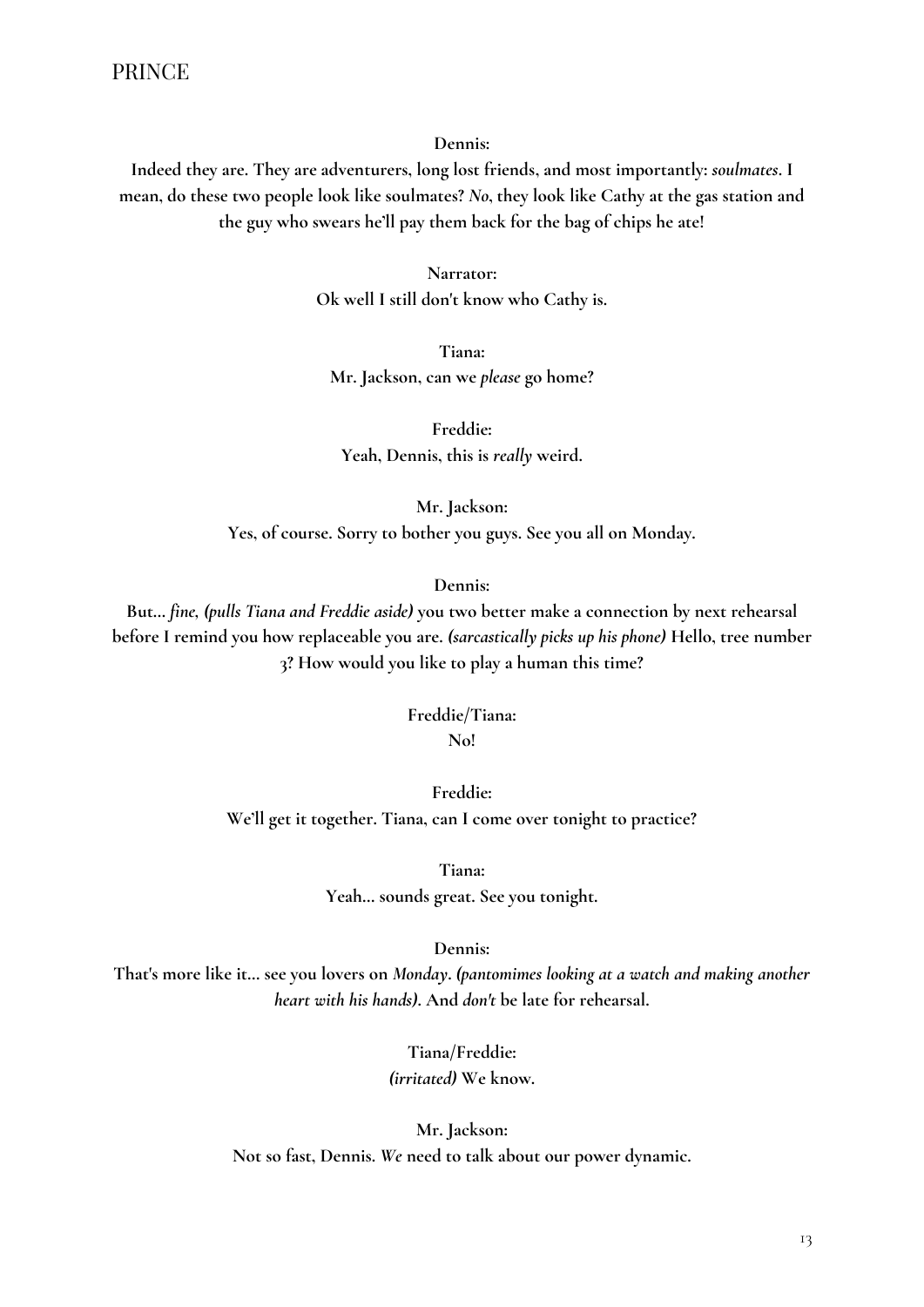**Dennis: I was thinking the same! You should really give me more creative freedom, Randall.**

> **Mr. Jackson: Watch it.**

**Dennis: Mr. Jackson.** *(conversation fades)*

**Narrator: Yeah, I still don't see what Freddie sees in him.**

*(Blackout)* 

## **SCENE 4**

*(Lights up to Tiana's basement. Freddie greets Tiana's parents as they sit down on the couch next to one another. Leave enough space for a person in between.)*

> **Freddie:** *(addressing Tiana's mom (offstage))* **Thank you ma'am!**

*(Freddie and Tiana look at one another and laugh awkwardly followed by a beat and a half. Narrator walks on stage with a bag of popcorn and a drink as they giggle to themself. Tiana and Freddie pantomime their own conversation)*

#### **Narrator:**

**Who ever thought I'd be so hooked on the exact** *opposite* **of a love story. This is either going to play out two ways: either they make out and,** *GOD***, we know how awkward that would be, orrr** *(elongated)-*

*(scene resumes)*

**Freddie:**  *(frantic and rushed)* **Tiana, I'm gay.**

**Narrator: Yeah, yeah, that would've been the or.**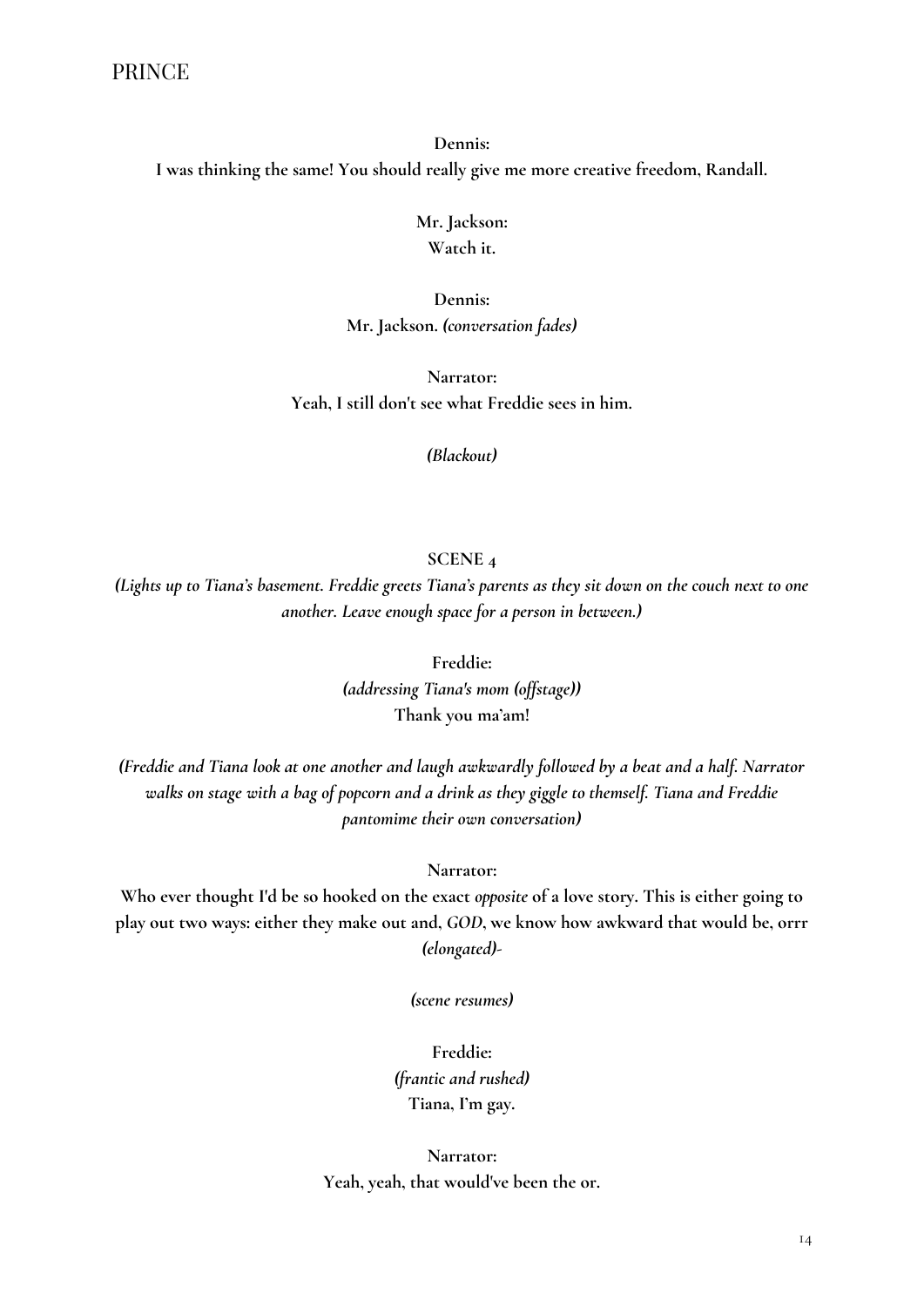#### **Freddie:**

**I know this is a surprise, and really it's not you. I mean you're absolutely amazing** *(stutter)***, and, god, no I mean, but-**

#### **Narrator:**

**And thus the trainwreck commences** *(lounges back, crossing one leg over the other tossing up popcorn and eating it)* **what can I say, this is one hell of a plot twist)**

> **Tiana: Freddie! Can you please calm down for a second?**

> > **Freddie: I'm** *so* **sorry T, I messed everything up.**

**Tiana: Freddie…** *(takes in a deep breath)* **same as you finding your prince…** 

> **Narrator: Oooooh, double twist. And the plot thickens.**

#### **Tiana:**

**I'm looking for my** *princess***.** *(the two look at one another in silent agreement and start laughing)*

#### **Narrator:**

**I can't wait for that vein to finally pop in Dennis' face. Now** *that* **will definitely be a, what did he call it?;** *Twilight* **meets** *The Breakfast Club* **mixed with hints of** *The Voice***. Gotta love Kristen Stewart am I right?**

#### **SCENE 5 (a)**

*(school theatre. Tiana and Freddie converse as they walk in (DSL) seeing Michael still stuck in the same tree position as before only moving his eyes back and forth to see. They look and silently decide not to address michael. Dennis and Mr. Jackson walk in (DSR).)*

#### **Dennis:**

**Ah monsieur, Morticia has finally found her Gomez. I knew all you two needed was some time to really build up this relationship.** *(looks over to see Michael and smiles)* **absolute prodigy. Bless his heart.**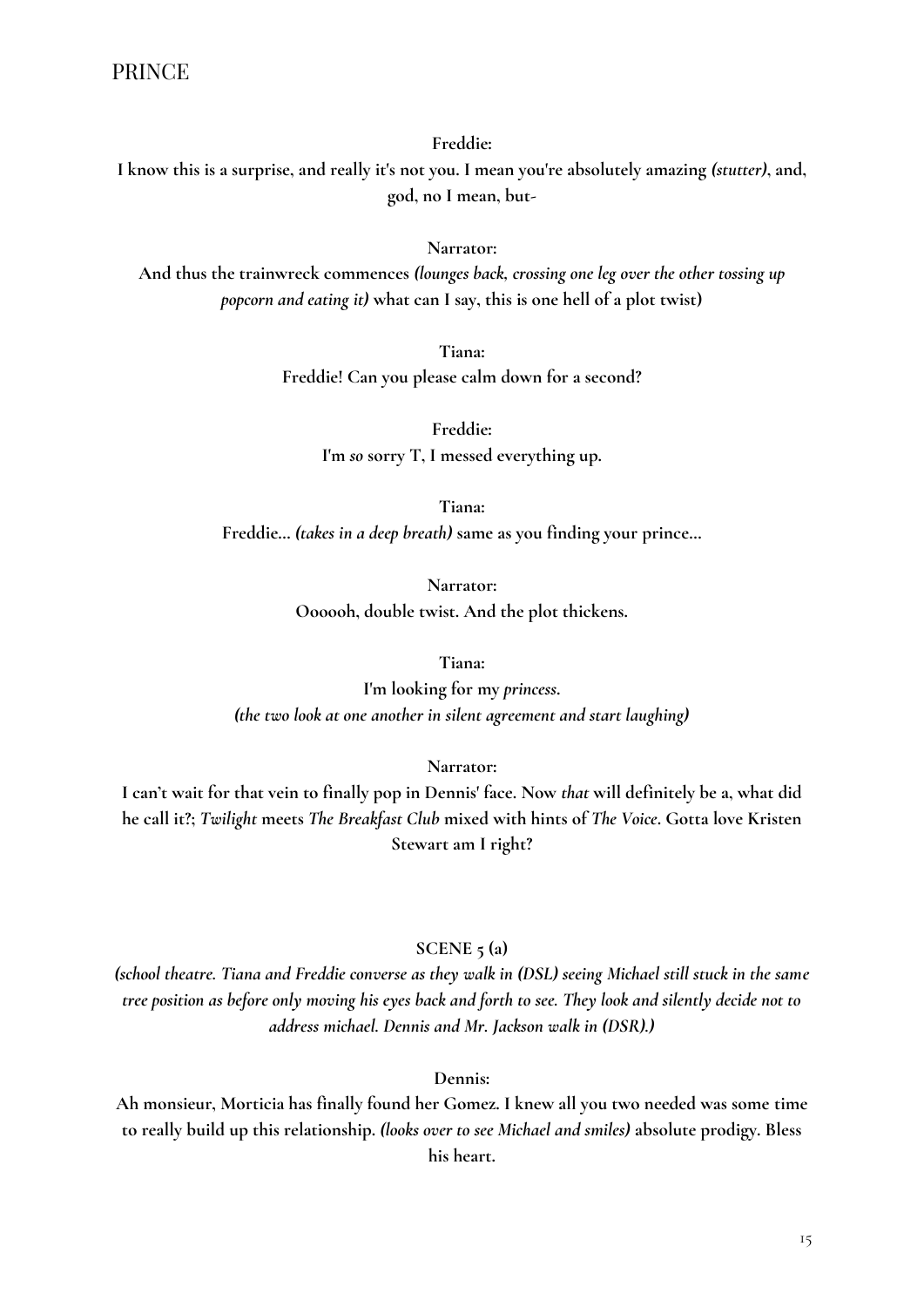## **Mr. Jackson:**

## *(Gathers students around)*

**Okay, everyone, as most of you know, today is our first full dress run. Now, our tech department and costume department have spent a** *lot of time* **working on this** *interesting* **play.**

#### **Dennis:**

**I'd actually prefer majestic, eccentric, never seen before, the list goes on.**

### **Mr. Jackson:**

**Um***..- (holds out finger as he starts to interject then realizes it's not worth it)* **you know what? Sure, we can go with that. Alright, everyone get dressed and we run in 15.**

> **Tiana/Freddie: Thank you 15.**

## **SCENE 5 (b)**

*(Fade. Characters change. On stage, characters can be seen acting out their scenes quickly and silently. No one should be heard at this time. This concludes after 1 minutes and lights up to the wings of the theatre. Freddie can be seen in costume waiting for Tiana who appears soon after still in her same clothes.)*

#### **Freddie:**

*(sees Tiana and whispers)* **Tiana, why aren't you dressed for the scene? We go on in-**

**Tiana:**

**I know, I know, just trust me on this one. Now go!**

*(Freddie goes onstage beginning his scene without tiana. He was seen flustered trying to pantomime the blocking as Dennis looks in from the wings.)*

**Dennis:**

**Tiana! Why are you not out there?! This is** *the* **scene. I thought we talked about this!**

**Tiana:**

*(lying)* **I know… my stomach***…(figures out her lie and grips her stomach)* **is hurting really bad.**

**Dennis: He can't do this scene by himself! Who will-**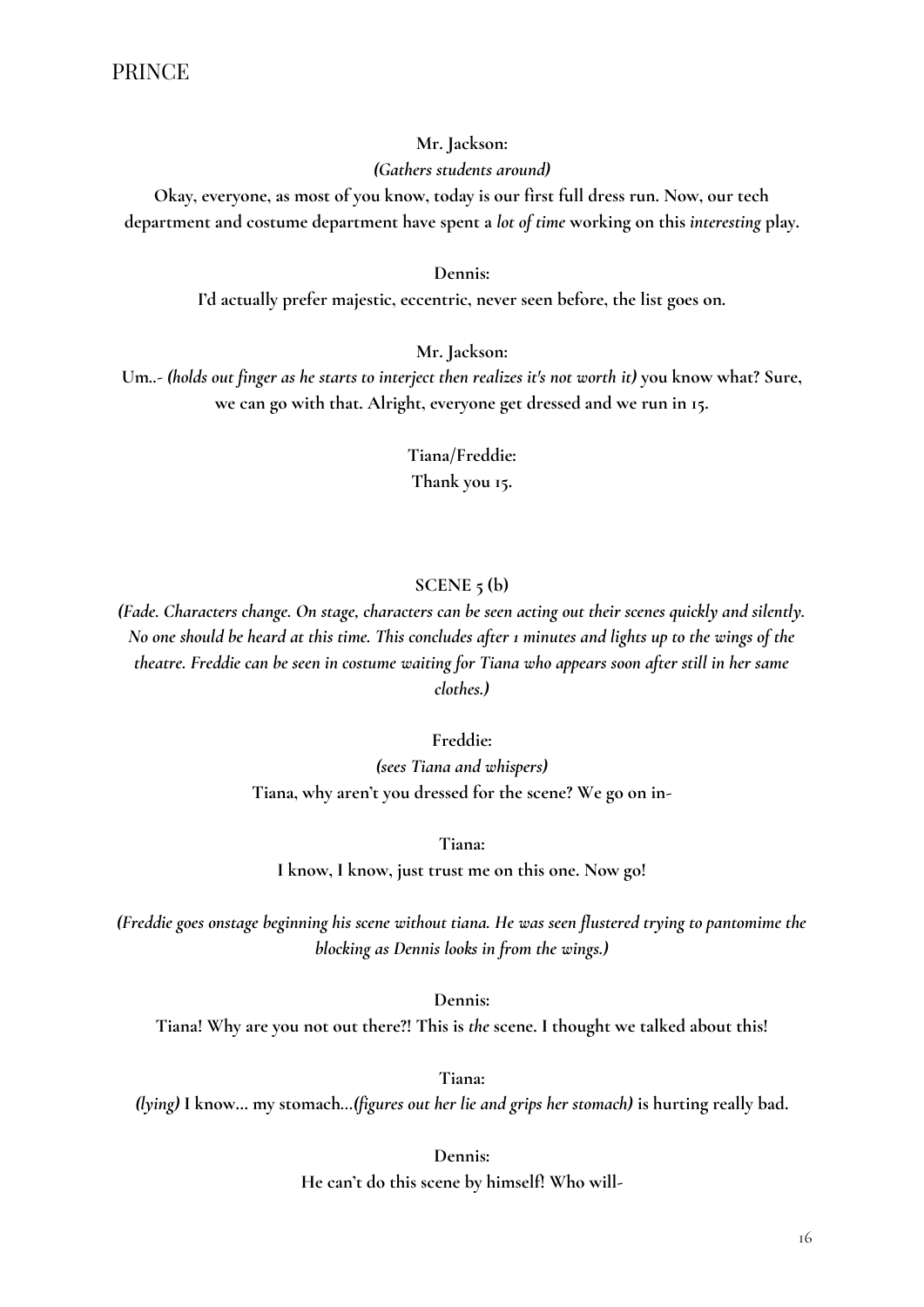**Tiana:**

#### **What about** *you***?**

**Dennis:**

*(caught a bit off guard. Then breathes and looks out to the stage)* **The coach is always the most important player.** *(Runs on stage joining Freddie dramatic as possible)*

**Dennis:**

**No! Emmet, no, you can't go! You-you have to stay with me.**

**Freddie:** 

*(a bit confused but also nervous. This is his crush am I right?)* **Eliana... promise me something.**

**Dennis:**

**Yes, my love?** *(swiftly)* **Just wait a few more minutes, help will be here soon, I promise-**

**Freddie:**

**Ellie,** *(cups his face)* **Promise me that you'll carry on-**

**Dennis:** 

*(Leans down over him repositioning Freddie's hand 'correctly')* **No, no, no, everything is going to be okay. You're going to be okay.** *(voice breaks)* **Please don't go.**

> **Freddie:**  *(They reach up to his face)* **Promise me, Eliana.**

> > **Dennis:** *(sighs and nods head)* **I promise.**

> > > *(Dennis and Freddie kiss)*

*(applause from Mr, Jackson and Tiana)*

**Mr. Jackson:**

**That was great! Towards the end we had a few hiccups and a change of role, but it looks solid.**

**Tiana: You two did great!**